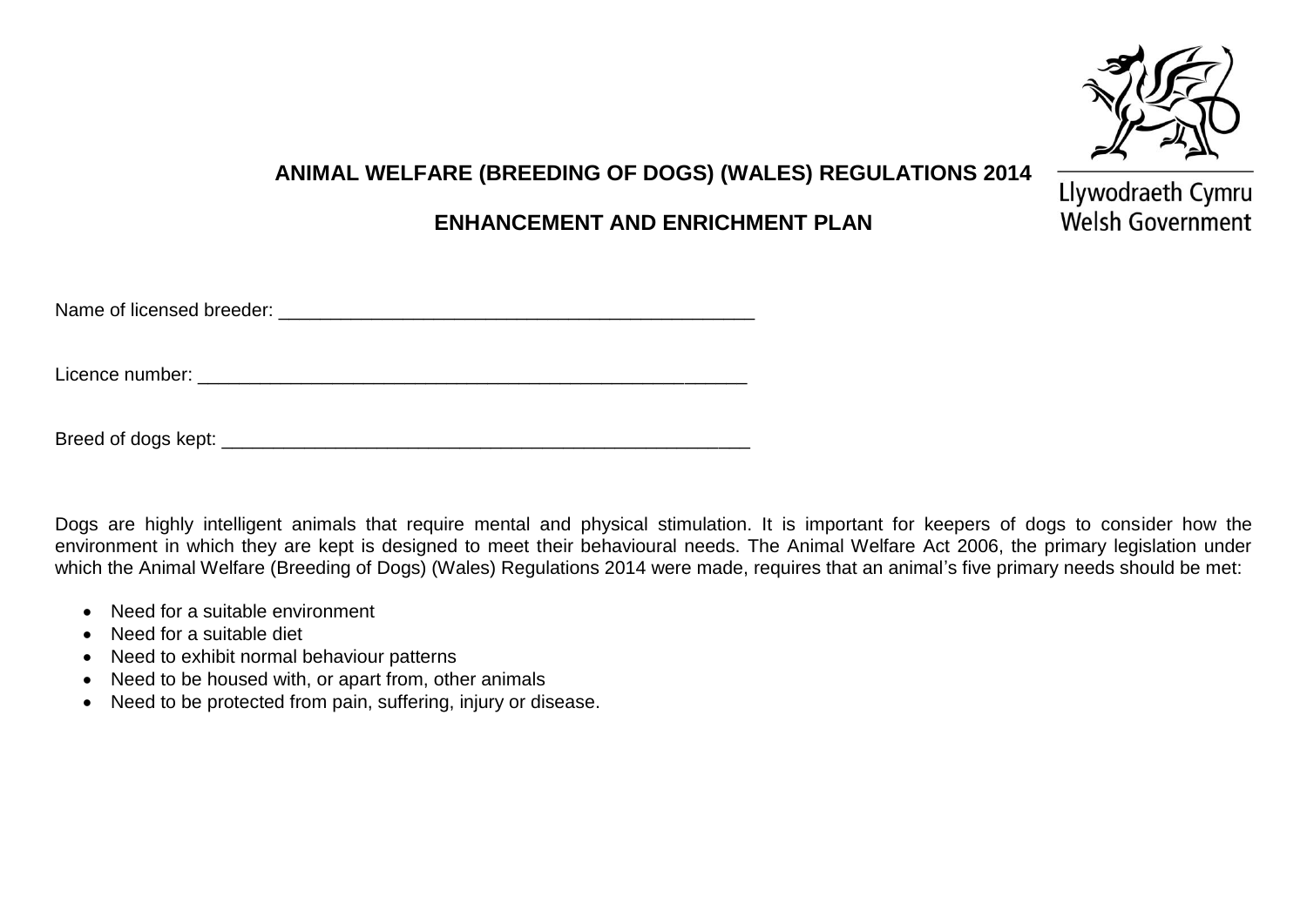The following points should be considered when planning how to meet your dogs' needs. This should not be a one-size-fits-all approach and should be tailored to take into consideration breed, age, health condition etc.:

The intention in this plan is to provide for the licence applicant to detail on how some of the needs above goals will be met.

- 
- 
- Dogs not left alone for extended periods of time **building in predictability to dogs' routine**
- Dogs able to interact with other dogs **Exercise 1998** Consumers and the Regular, positive training activities
- Varied opportunities to exercise **COV COVID-100 COVID-100 COVID-100 COVID-100 COVID-100 COVID-100 COVID-100 COVID-100 COVID-100 COVID-100 COVID-100 COVID-100 COVID-100 COVID-100 COVID-100 CO**
- Kennelled environments should be interesting and comfortable Gradual introduction of dogs to potentially stressful situations
- Positive interaction with carers **Activities that encourage natural behaviour e.g. chewing •** Activities that encourage natural behaviour e.g. chewing
	- Carers to have a positive relationship with each dog **Enhancing the sensory environment (sight, smell etc.)** 
		-
		-
		-
		-

Please use the following table to detail how you are meeting your dogs' behavioural needs. Please speak to your vet or a suitably qualified person if you require assistance in the development of this document. Use additional sheets if required:

| <b>ENHANCEMENT OR ENRICHMENT GOAL</b>      | <b>HOW THIS IS MET</b> | <b>FOR LA USE ONLY</b><br><b>IS THIS OBJECTIVE</b><br><b>BEING MET?</b> |
|--------------------------------------------|------------------------|-------------------------------------------------------------------------|
| Dogs are able to express natural behaviour |                        |                                                                         |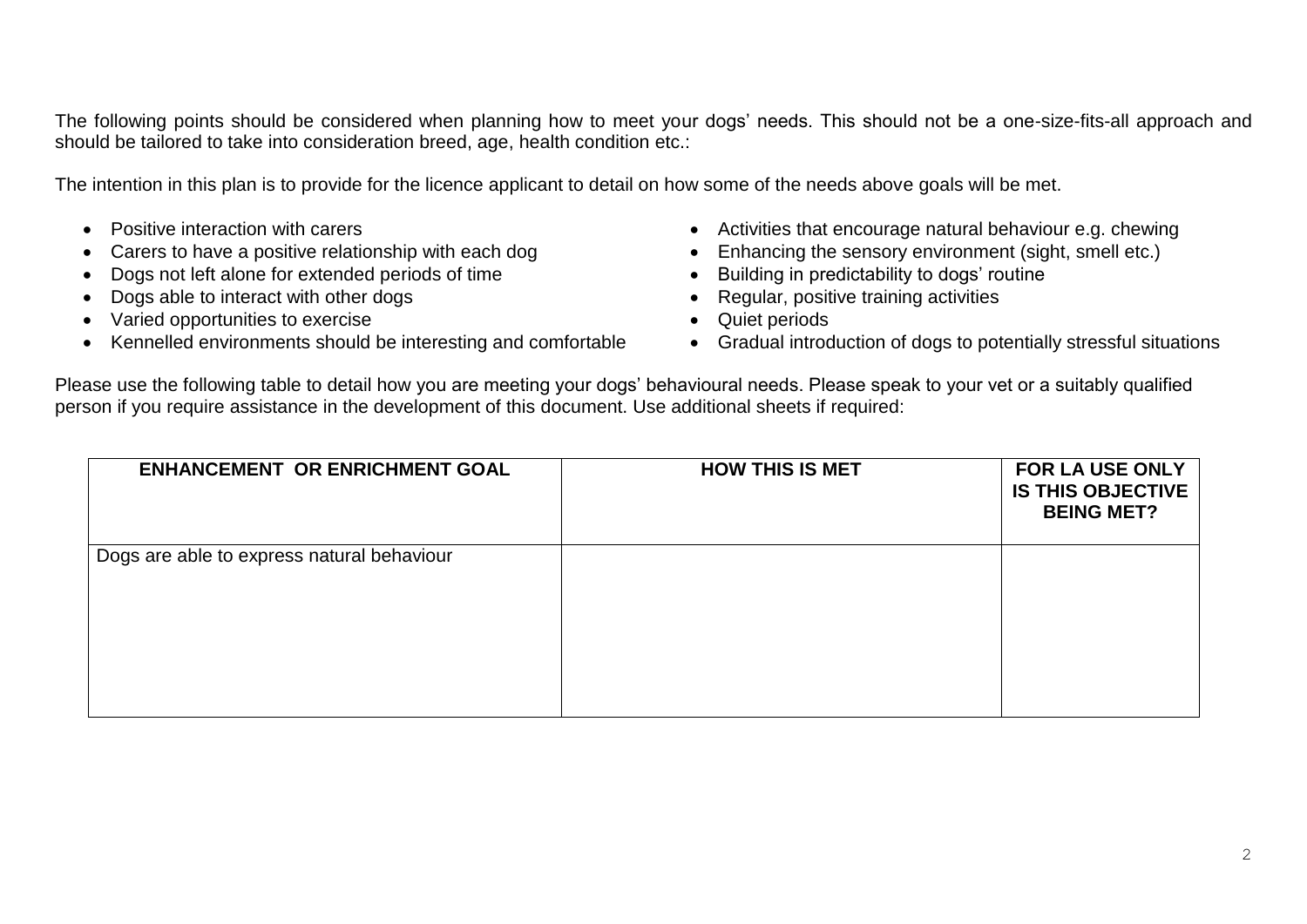| Dogs are given the opportunity for suitable exercise                                                    |  |
|---------------------------------------------------------------------------------------------------------|--|
|                                                                                                         |  |
| Dogs are given the opportunity to experience variety<br>and stimulation both in the kennel and outside. |  |
| Dogs are given the opportunity to play and interact with<br>other dogs.                                 |  |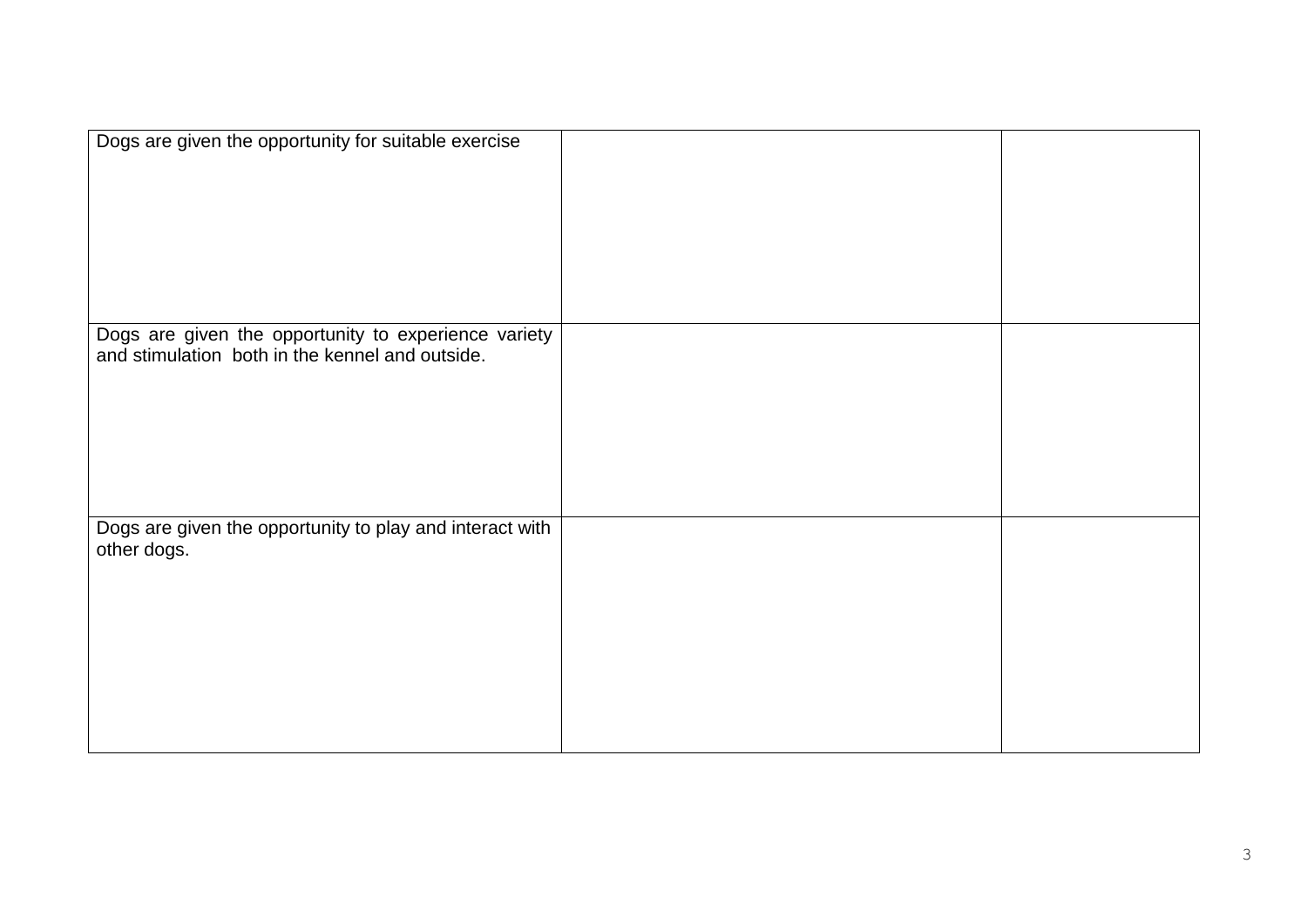| Dogs are given the opportunity to learn and develop                                     |  |
|-----------------------------------------------------------------------------------------|--|
|                                                                                         |  |
| Reducing the potential for dogs to experience<br>significant stress                     |  |
|                                                                                         |  |
|                                                                                         |  |
| Dogs are given the opportunity to make choices and<br>have control in their environment |  |
|                                                                                         |  |
|                                                                                         |  |